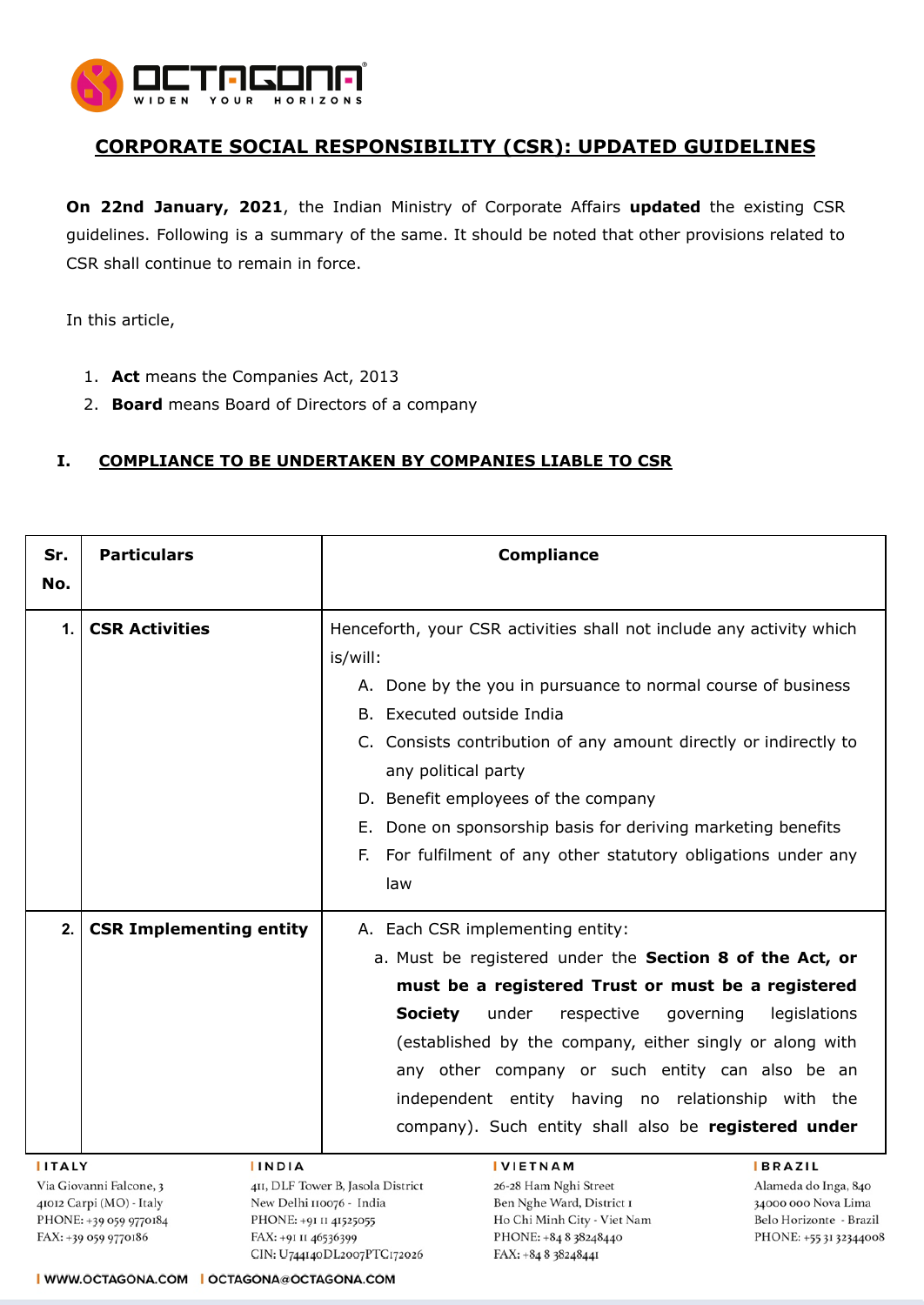

|    |                                                                                          | section 12A and 80G of the Income Tax Act having<br>an established track record of at least three years in<br>undertaking similar activities (Registration under section<br>12A & 80G of Income Tax Act as well as track record of<br>three years not required if such entity is established by<br>the Central Government or State Government) OR<br>b. Must be established under an Act of Parliament or a State<br>legislature<br>B. Every CSR implementing entity shall register itself and<br>obtain a unique CSR Registration number with the<br>Central<br>Government<br>by<br>filing<br>the<br>form<br>CSR-1<br>electronically with effect from the O1st day of April<br>2021                                                              |
|----|------------------------------------------------------------------------------------------|---------------------------------------------------------------------------------------------------------------------------------------------------------------------------------------------------------------------------------------------------------------------------------------------------------------------------------------------------------------------------------------------------------------------------------------------------------------------------------------------------------------------------------------------------------------------------------------------------------------------------------------------------------------------------------------------------------------------------------------------------|
| 3. | <b>Additional</b><br><b>Duties</b><br>for<br>senior<br><b>Board</b><br>and<br>management | A. Chief Financial Officer or the person responsible for financial<br>management shall now certify that CSR funds so disbursed<br>have been utilised for the purposes and in the manner<br>as approved by the Board.<br>In case of ongoing projects, the Board of a company shall<br>B.<br>monitor the implementation of the project with reference to<br>the approved timelines and year-wise allocation and shall be<br>competent to make modifications, if any, for smooth<br>implementation of the project within the overall permissible<br>time period                                                                                                                                                                                      |
|    |                                                                                          | The Board shall ensure that the administrative overheads<br>shall not exceed five percent of total CSR expenditure<br>of the company for the financial year.<br>D. Any surplus arising out of the CSR activities shall not<br>form part of the business profit of a company and shall<br>be ploughed back into the same project or shall be<br>transferred to the Unspent CSR Account and spent in<br>pursuance of CSR policy and annual action plan of the<br>company or transfer such surplus amount to a Fund<br>specified in Schedule VII (of the Act), within a period of<br>six months of the expiry of the financial year<br>E. If excess amount is spent by the Company then such<br>excess amount may be set off against the requirement |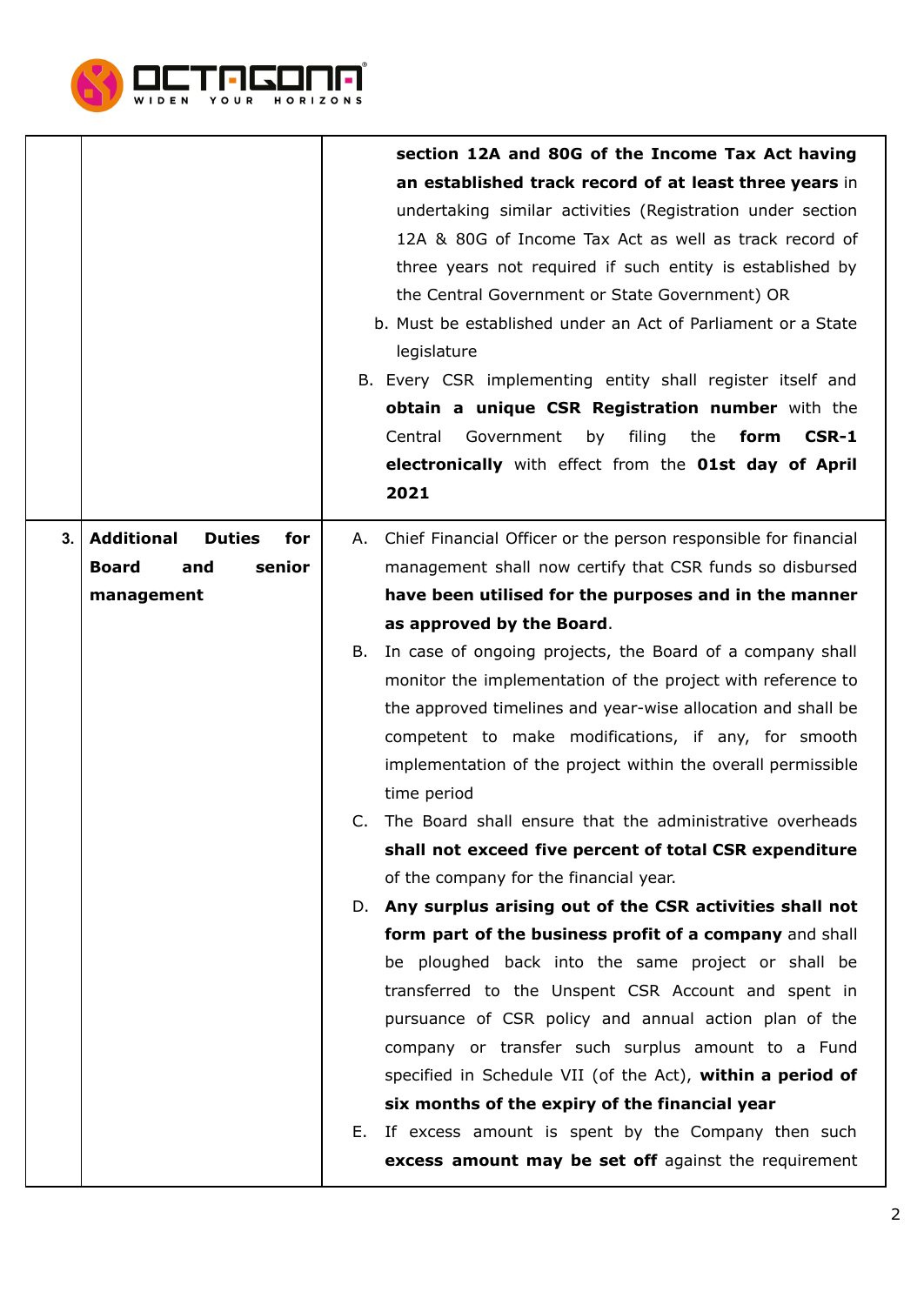

|              |                                                   | to spend CSR up to immediately succeeding three<br>financial years subject to passing a Board Resolution to<br>that effect. It should be noted that the excess amount<br>available for set off shall not include the surplus arising<br>out of the CSR activities<br>The CSR amount may be spent by a company for creation<br>F.<br>or acquisition of a capital asset subject to conditions<br>G. The company is required to display its CSR activities on its<br>website.                                                                                                                                                                                                                                                                                                                                                                                                                                                                                                                                                                                                                                                                                                                                                |
|--------------|---------------------------------------------------|---------------------------------------------------------------------------------------------------------------------------------------------------------------------------------------------------------------------------------------------------------------------------------------------------------------------------------------------------------------------------------------------------------------------------------------------------------------------------------------------------------------------------------------------------------------------------------------------------------------------------------------------------------------------------------------------------------------------------------------------------------------------------------------------------------------------------------------------------------------------------------------------------------------------------------------------------------------------------------------------------------------------------------------------------------------------------------------------------------------------------------------------------------------------------------------------------------------------------|
| $\mathbf{4}$ | <b>CSR Committees</b>                             | A. Discharge of CSR Committee: Where the amount to be<br>CSR funds to be spent by a company does not exceed<br><b>INR 5 million</b> no CSR Committee is required to be<br>constituted. The functions of such Committee provided<br>shall, in such cases, be discharged by the Board of Directors<br>of such company.<br>B. Wherever required, the CSR Committee shall formulate and<br>recommend to the Board, an annual action plan in<br>pursuance of its CSR policy, which shall include the<br>following, namely:-<br>a. the list of CSR projects or programmes that are approved<br>to be undertaken in areas or subjects specified in Schedule<br>VII of the Act;<br>b. the manner of execution of such projects or programmes;<br>c. the modalities of utilisation of funds and implementation<br>schedules for the projects or programmes;<br>d. monitoring and reporting mechanism for the projects or<br>programmes; and<br>e. details of need and impact assessment, if any, for the<br>projects undertaken by the company. The Board may alter<br>such plan at any time during the financial year, as per the<br>recommendation of its CSR Committee, based on the<br>reasonable justification to that effect |
| 5.           | <b>Decriminalization of CSR</b><br>non-compliance | If a company is in default in complying with the provisions of the<br>Act related to CSR, the company is now liable to a <b>penalty of</b><br>twice the amount required to be transferred by the company to                                                                                                                                                                                                                                                                                                                                                                                                                                                                                                                                                                                                                                                                                                                                                                                                                                                                                                                                                                                                               |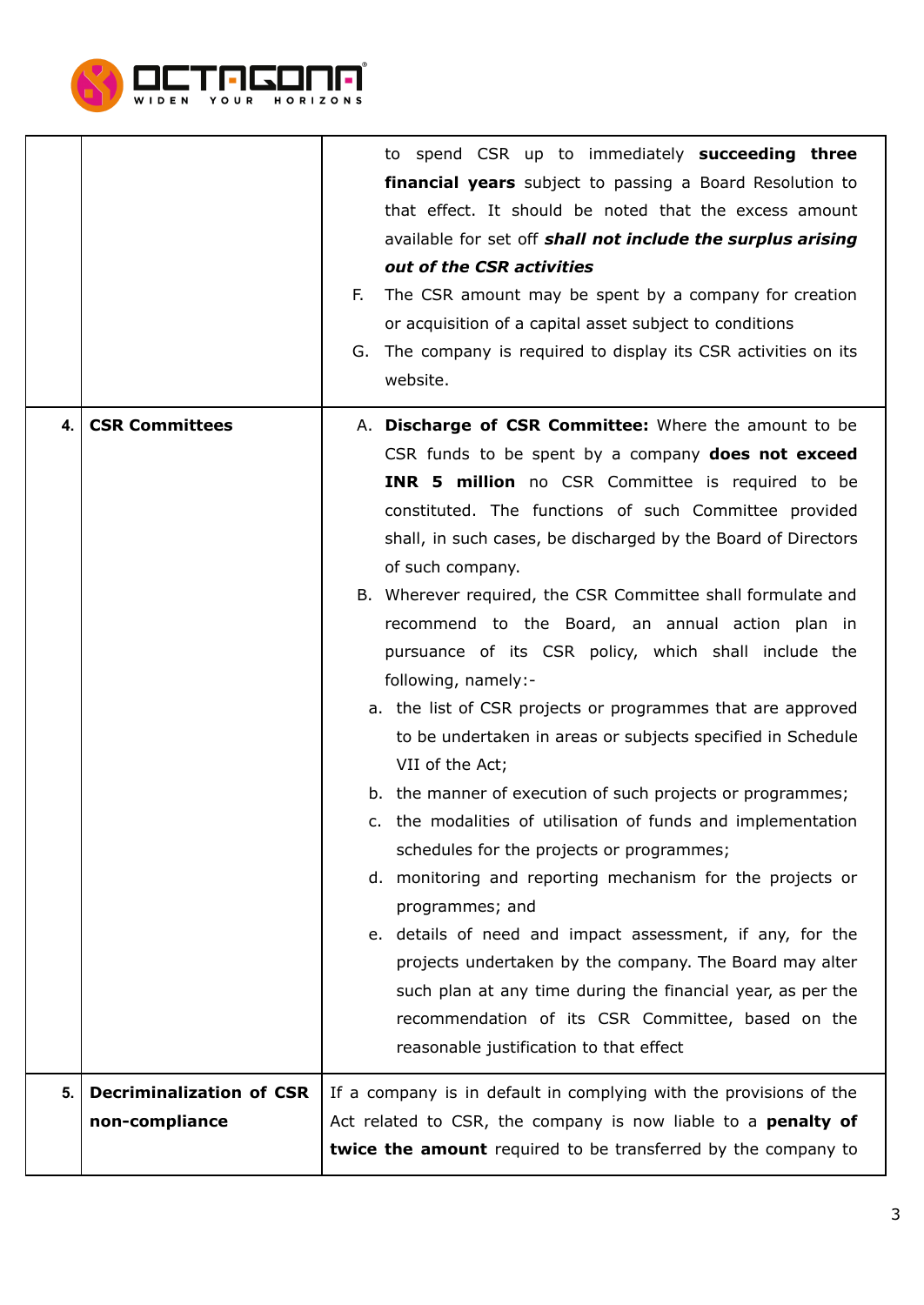

the fund specified in Schedule VII of the Unspent CSR Account, as the case may be, **or INR 10 million**, whichever is less, and every officer of the company who is in default shall be liable to **a penalty of one-tenth of the amount required to be transferred by the company to such Fund** specified in Schedule VII, or the Unspent Corporate Social Responsibility Account, as the case may be, **or INR 200000**, whichever is less

It should be noted that this amendment has resulted in decriminalization of CSR non-compliance **by eliminating imprisonment related provisions.**